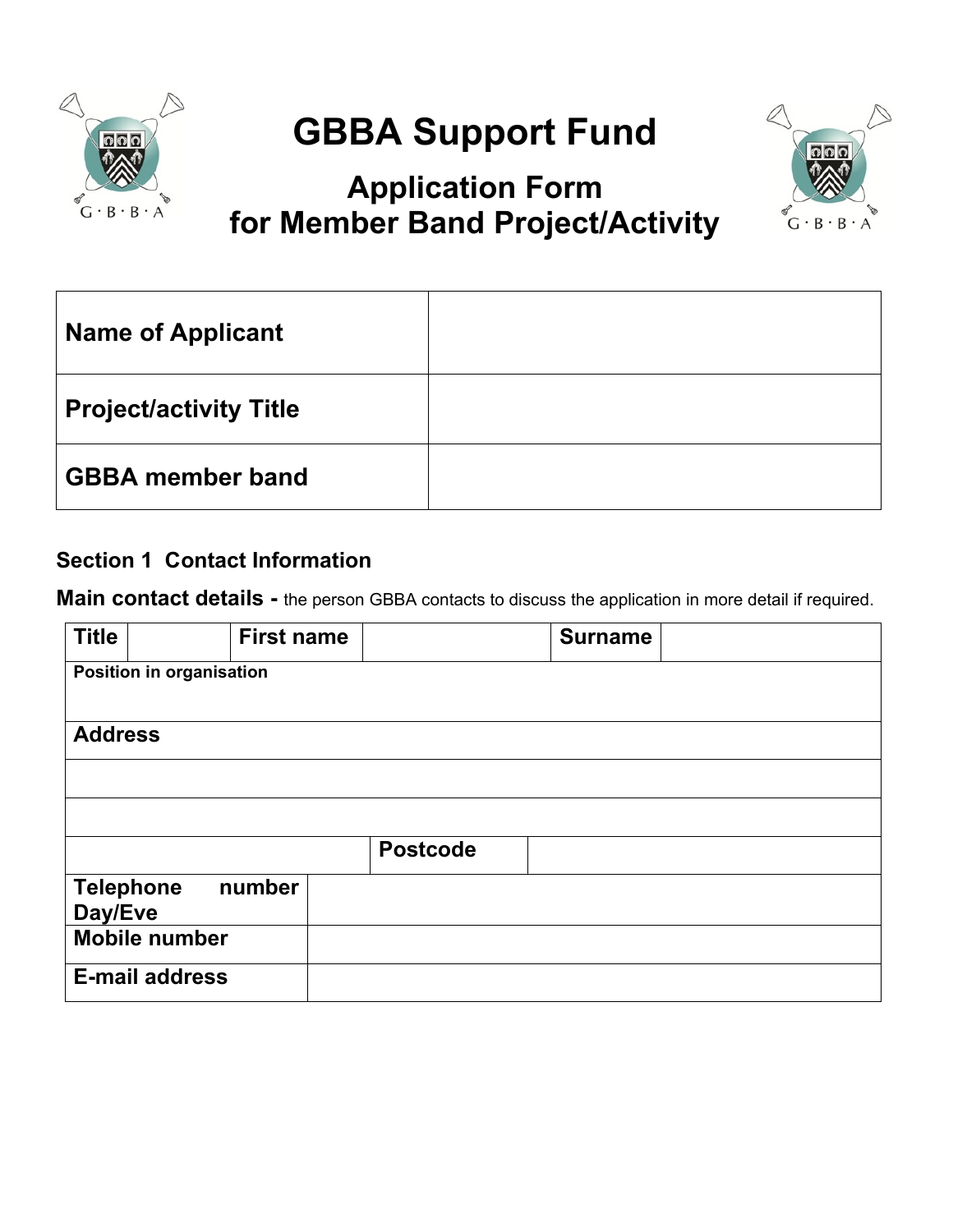## **Section 2 Purpose of application**

- Please be as specific as possible.
- An Overview (Need, Purpose, Benefit) and Expected Outcomes should be included here.

| Overview of Project (250 words maximum)      |                                                                                |
|----------------------------------------------|--------------------------------------------------------------------------------|
|                                              |                                                                                |
|                                              |                                                                                |
|                                              |                                                                                |
|                                              |                                                                                |
|                                              |                                                                                |
|                                              |                                                                                |
|                                              |                                                                                |
|                                              |                                                                                |
|                                              |                                                                                |
|                                              |                                                                                |
|                                              |                                                                                |
|                                              |                                                                                |
|                                              |                                                                                |
| <b>Expected Outcomes (200 words maximum)</b> |                                                                                |
|                                              |                                                                                |
|                                              |                                                                                |
|                                              |                                                                                |
|                                              |                                                                                |
|                                              |                                                                                |
|                                              |                                                                                |
|                                              |                                                                                |
|                                              |                                                                                |
|                                              |                                                                                |
|                                              |                                                                                |
|                                              |                                                                                |
|                                              |                                                                                |
|                                              | Who is your project aimed at - children, older people, disabled people, ethnic |
| groups?                                      |                                                                                |
|                                              |                                                                                |
|                                              |                                                                                |
|                                              |                                                                                |
|                                              |                                                                                |
|                                              |                                                                                |
|                                              |                                                                                |
|                                              |                                                                                |
|                                              |                                                                                |
| <b>Project Start Date:</b>                   | <b>Project Finish Date:</b>                                                    |
|                                              |                                                                                |
|                                              |                                                                                |
|                                              |                                                                                |
|                                              |                                                                                |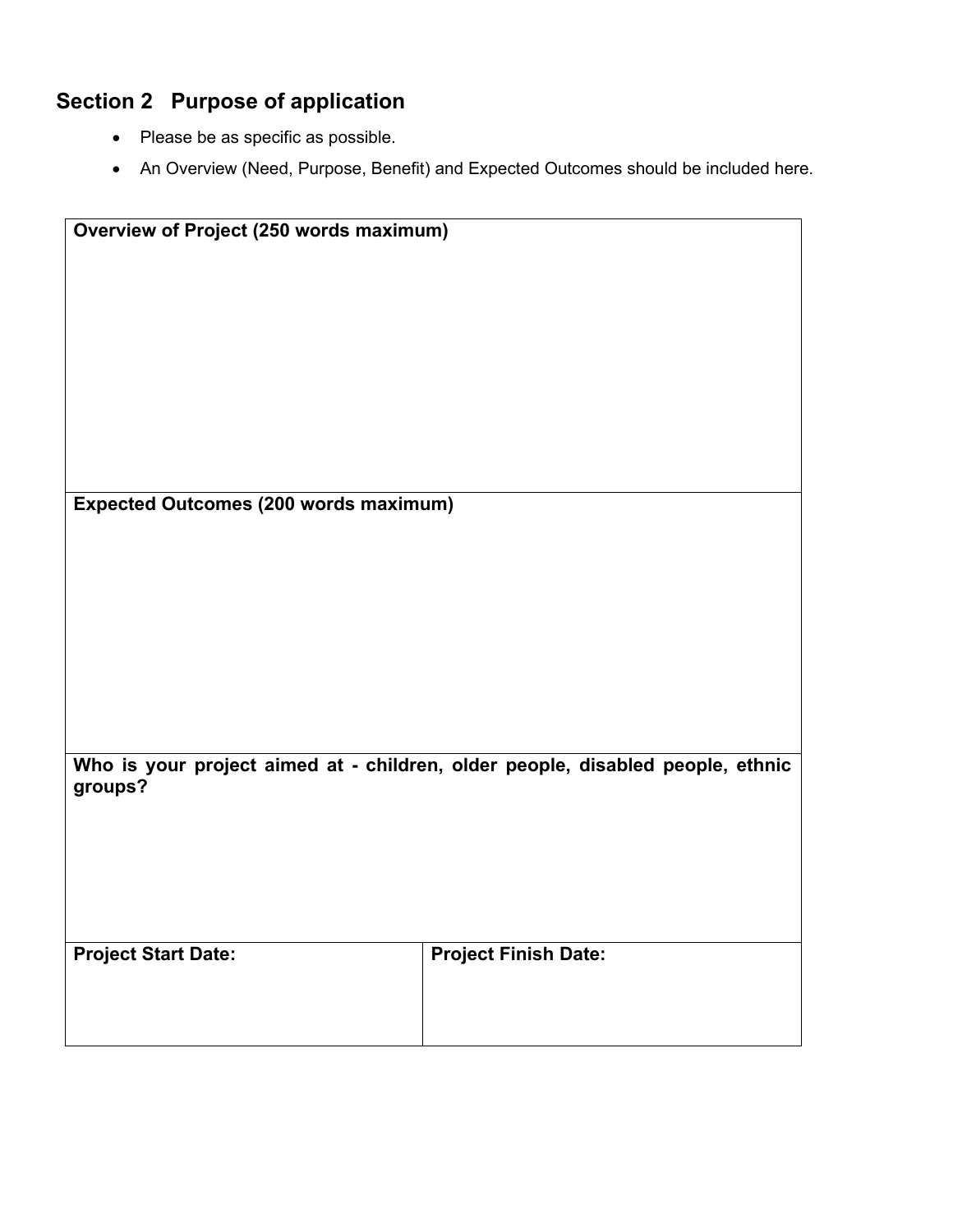### **Section 3 What is the total cost of your project?**

| Total cost of your project | <sup>1</sup> Total funding request |
|----------------------------|------------------------------------|
|                            |                                    |

#### **How will the money you are applying for be spent?**

*For example, a Total Cost of £250 might be split as follows:*

| Costs                                 | <b>Project Description</b> | <b>Further information</b> | £          |
|---------------------------------------|----------------------------|----------------------------|------------|
| Project/Activity                      | <b>Conducting Course</b>   | <b>Guest Conductor</b>     | £250.00    |
| Self-Funding                          | Fund raising               | 1 off balance              | $-£150.00$ |
|                                       |                            |                            |            |
| <b>GBBA Funding</b><br><b>Request</b> |                            |                            | £100.00    |

#### **Enter your answer in the table below.**

| Costs                                                 | <b>Project/Activity</b> | <b>Further information</b> | £ |
|-------------------------------------------------------|-------------------------|----------------------------|---|
|                                                       |                         |                            |   |
|                                                       |                         |                            |   |
|                                                       |                         |                            |   |
|                                                       |                         |                            |   |
|                                                       |                         |                            |   |
|                                                       |                         |                            |   |
| <b>GBBA Funding</b><br><b>Request</b><br>£150 Maximum |                         |                            | £ |